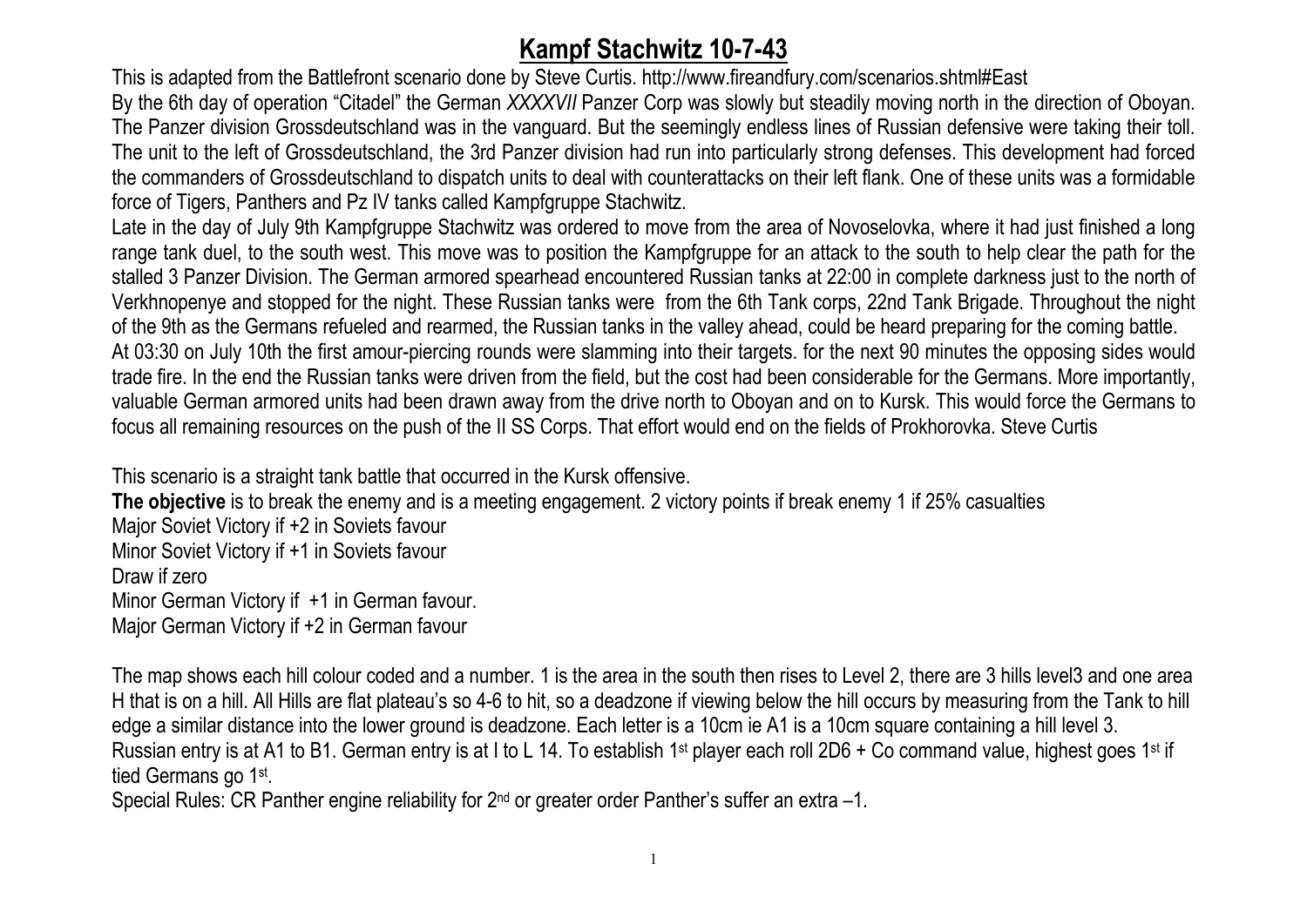| <b>KAMPF STACHWITZ 10-7-43</b>   |              | Cost | #  | Tot  |     |
|----------------------------------|--------------|------|----|------|-----|
| CO (Cv 10) Stachwitz             |              | 150  | 1  | 150  |     |
| HQ (CV 9) Tiger I                |              | 275  | 1  | 275  |     |
| Heavy Panzer Unit (Tiger I)      |              | 230  | 3  | 690  | Τ   |
| HQ (CV 9) PzV                    |              | 260  | 1  | 260  |     |
| Heavy Panzer Unit (Panther)      |              | 215  | 3  | 645  | CR. |
| HQ (CV 9)Pz IV long              |              | 185  | 1  | 185  |     |
| Medium Panzer Unit (Pz-IV long)  |              | 140  | 7  | 980  |     |
| $CR = -1$ to $2nd +$ commd rolls | <b>Break</b> | 5    | 16 | 3185 |     |
|                                  |              |      |    |      |     |

## **SOVIET FORCES 6TH TANK**

| <b>CORP</b><br>CO (Cv 8) 22nd Tank Bde T34/76<br>late |              | 185 | 1  | 185  |
|-------------------------------------------------------|--------------|-----|----|------|
| 1st Batt HQ (CV8) T34/76 late                         |              | 170 | 1  | 170  |
| T34/76 late                                           |              | 140 | 6  | 840  |
| 2nd Batt HQ (CV7) T34/76 late                         |              | 155 | 1  | 155  |
| T34/76 late                                           |              | 140 | 6  | 840  |
| 3rd Batt HQ (CV7) T34/76 late                         |              | 155 | 1  | 155  |
| T34/76 late                                           |              | 140 | 6  | 840  |
|                                                       | <b>Break</b> | 14  | 21 | 3185 |